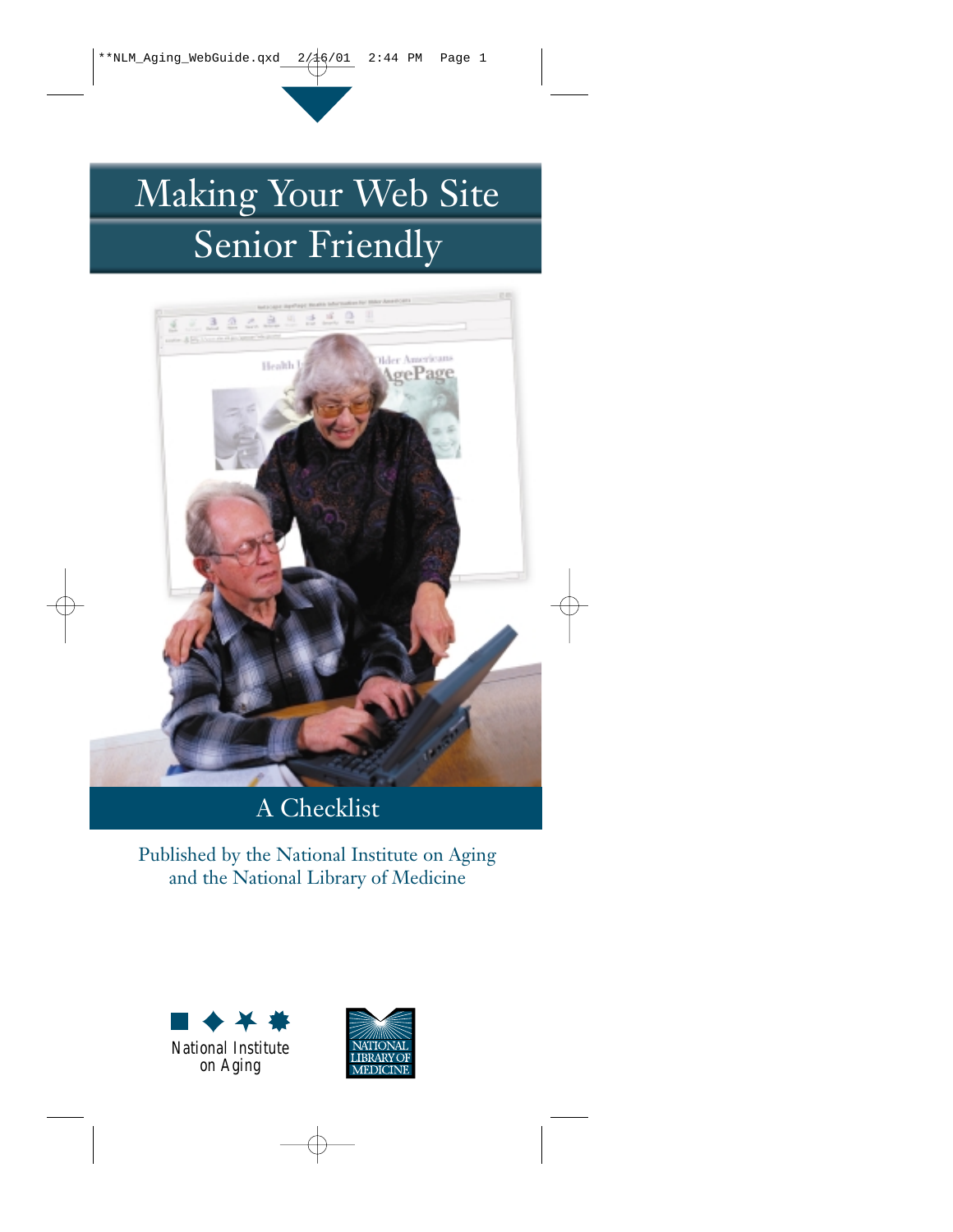

"By implementing this Checklist, web designers can help open the Internet to great numbers of people over 60 who want to know more about their health and aging."

> Richard J. Hodes, M.D. **Director** National Institute on Aging

"Good information is the best medicine for older adults. Web site designers can help seniors find answers to their medical questions from the comfort of their own home thanks to this Checklist and the Internet."



Donald A.B. Lindberg, M.D. **Director** National Library of Medicine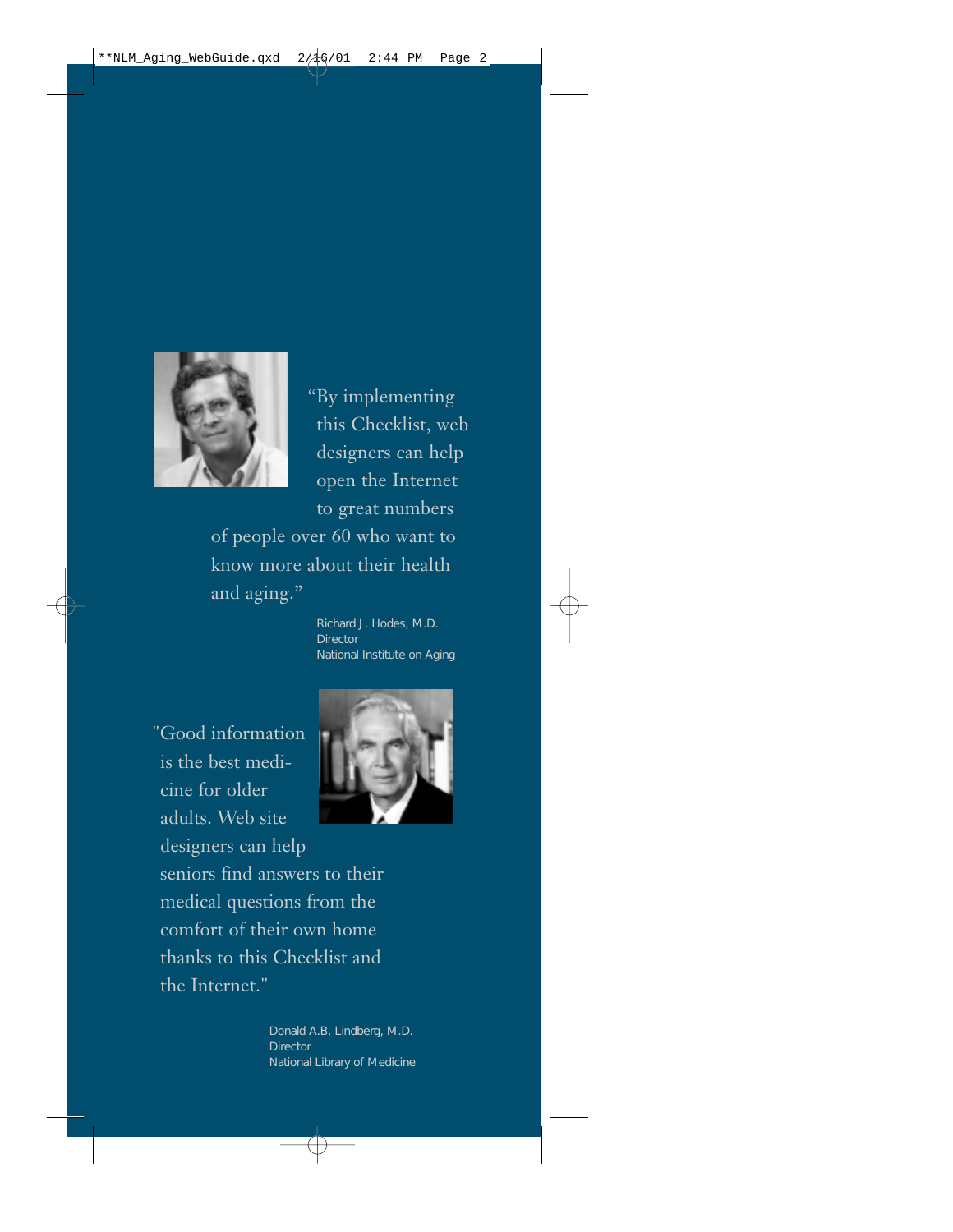$\mathop{\mathrm{P}}\nolimits_{\mathrm{e}}$ ople age 60 and older now constitute the fastest growing group of computer users and informa**The goal of this Checklist is to provide researchbased guidelines for web site design that, when implemented, will make web sites more accessible to all adults.**

tion seekers on the World Wide Web.<sup>1</sup> They go on line principally to find health information, to plan personal travel and for e-mail.<sup>2</sup> While advanced age is not a hindrance to computer or Internet use, there are normal, gradual age-associated declines in vision and certain cognitive abilities that may limit the use of electronic technology. In the last two decades, the National Institute on Aging has funded a number of basic and applied cognitive aging studies, focus groups and usability tests, and survey research on how age-associated changes affect computer use.<sup>3</sup>

<sup>1</sup> U.S. Dept. of Commerce, 1999

2 Morrell, Mayhorn & Bennett, 2000

<sup>3</sup> Research conducted by Elizabeth A. Bosman, Neil Charness, Sara J. Czaja, Katherine V. Echt, Arthur D. Fisk, Catherine L. Kelley, Sherry E. Mead, Roger W. Morrell, Denise C. Park, Wendy A. Rogers, Joseph Sharit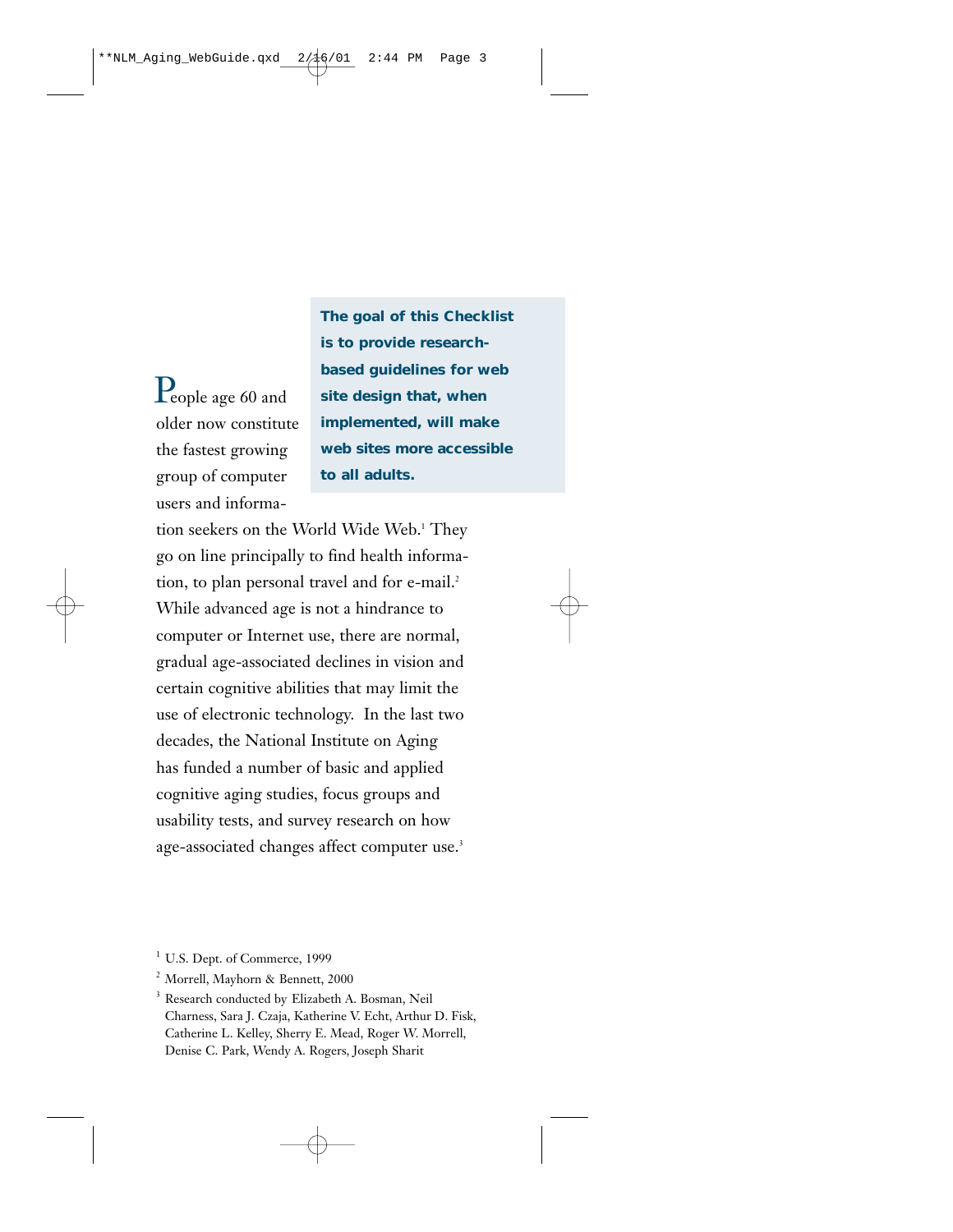# Designing Readable Text for Adults

Changes in vision that occur with age can make it more difficult to read a computer screen. These include reductions in the amount of light that reaches the retina, loss of contrast sensitivity, and loss of the ability to detect fine details. $<sup>1</sup>$  Following</sup> the guidelines will improve readability of online text. $2$ 

#### **Typeface**

Use a sans serif typeface, such as Helvetica, that is not condensed. Avoid the use of serif, novelty, and display typefaces.

| Display:        | <b>Bodoni Poster</b> |
|-----------------|----------------------|
| <b>Novelty:</b> | Old English-Text     |
| Serif:          | Times New Roman      |
|                 | News Gothic          |
|                 | Univers              |
|                 | Arial                |
| Sans Serif.     | Helvetica            |

#### **Type Size**

Use 12 point or 14 point type size for body text.

| 12 point: | The quick brown fox<br>jumped over the lazy dog.    |
|-----------|-----------------------------------------------------|
| 14 point: | The quick brown fox<br>jumped over the lazy<br>dog. |

<sup>1</sup> Echt, in press

2 Hartley, 1999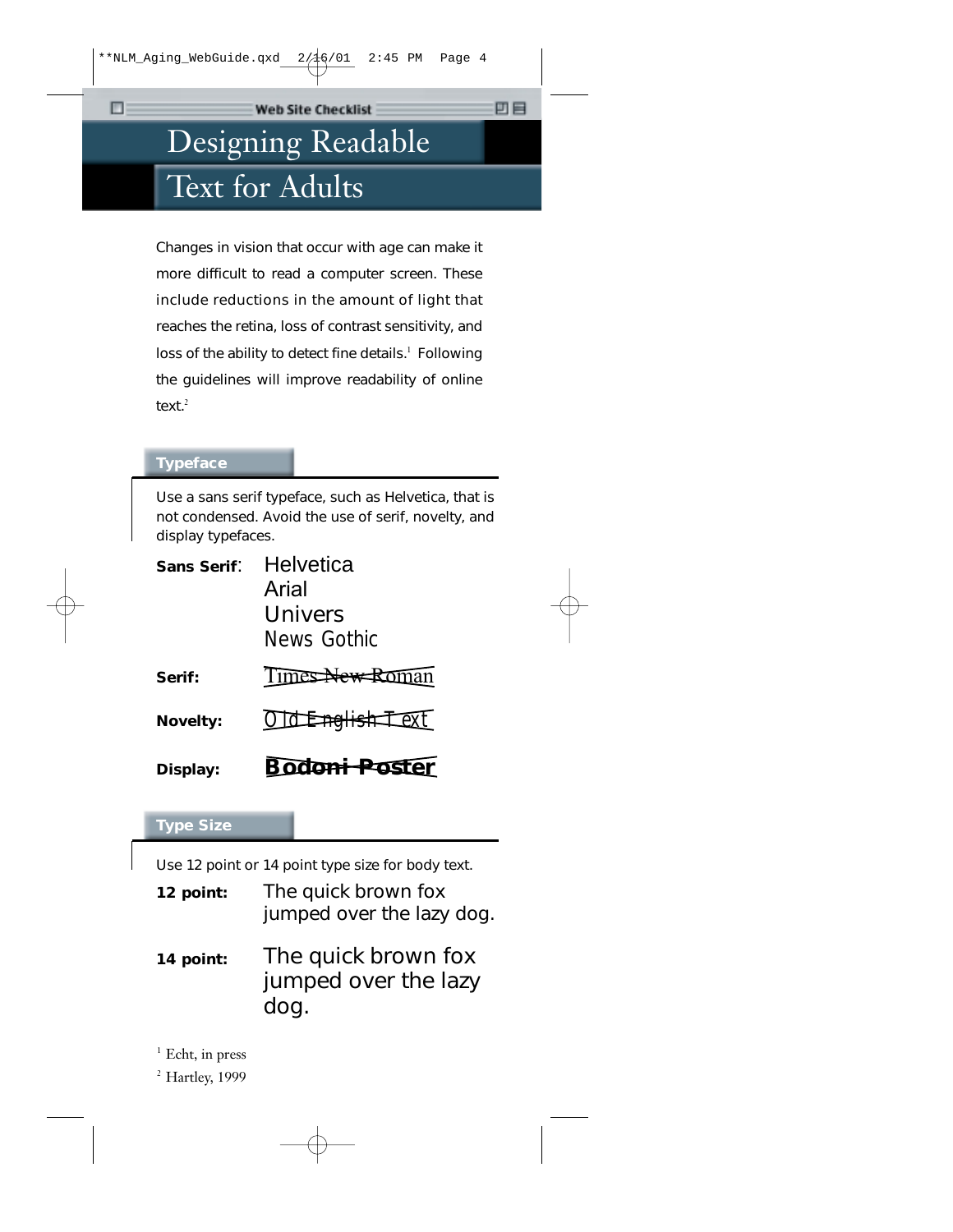### **Type Weight**

Use medium or bold face type.

# Helvetica Medium **abcdefghijklmnopqrstuvwxyz ABCDEFGHIJKLMNOPQRSTUVWXYZ**

Helvetica Bold **abcdefghijklmnopqrstuvwxyz ABCDEFGHIJKLMNOPQRSTUVWXYZ**

### **Capital and Lowercase Letters**

Present body text in upper and lowercase letters. Use all capital letters and italics in headlines only. Reserve underlining for links.

### **Physical Spacing**

Double space all body text.

#### **Justification**

There are three ways to justify type: left, full, or center justified. Left justified text is optimal for older adults.

#### **This is an example of left justification.**

Left justification allows an even left margin and an uneven right margin. This is an example of left justification. Left justification allows an even left margin and an uneven right margin. This is an example of left justification.

#### **This is an example of full justification.**

Full justification refers to text lines that are spaced so that the margins on either side are equal. This is an example of full justification. Full justification refers to text lines that are spaced so that the margins on either side are equal. This is an example of full justification.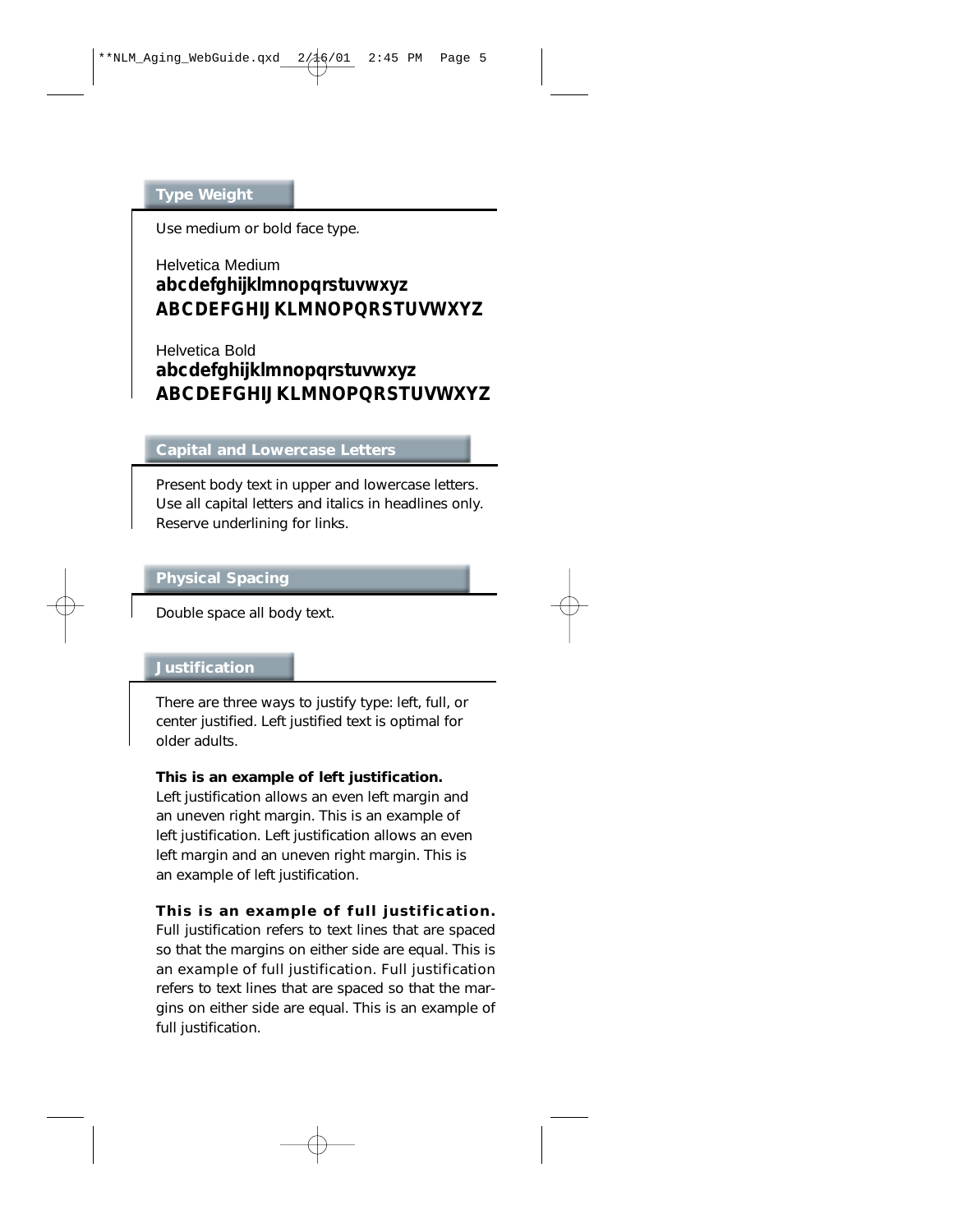#### **This is an example of center justification.**

Center justification balances text around a central axis. This is an example of center justification. Center justification balances text around a central axis. This is an example of center justification.

#### **Color**

Avoid yellow and blue and green in close proximity. These colors and juxtapositions are difficult for some older adults to discriminate. Ensure that text and graphics are understandable when viewed on a black and white monitor.

#### **Backgrounds**

Use dark type or graphics against a light background, or white lettering on a black or dark-colored background. Avoid patterned backgrounds.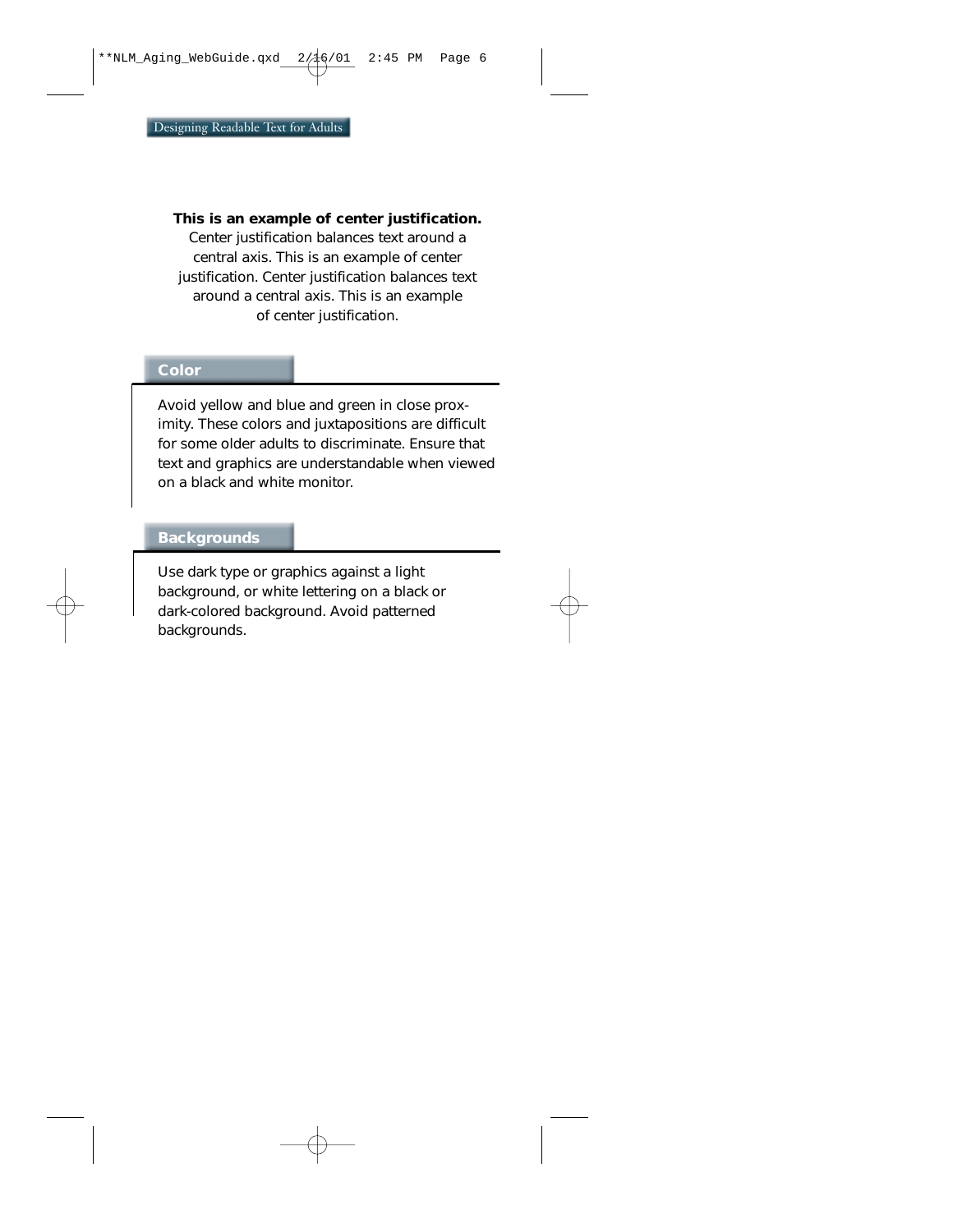# Presenting Information to Older Adults

Research shows that the ability to perform some mental operations decreases with age. These operations include the ability to simultaneously remember and process new information, to perform complex cognitive tasks, and to comprehend text. $<sup>1</sup>$  Although these changes are not usually</sup> dramatic, their presence can interfere with the performance of some daily tasks such as using a computer. $2$ 

Older adults also process information more slowly than younger adults. There are effective ways to present text to mediate these age-related changes.<sup>2</sup>

# **Writing the Text**

#### **Style**

т

Present information in a clear and familiar way to reduce the number of inferences that must be made. Use positive statements.

#### **Phrasing**

Use the active voice.

#### **Simplicity**

Write the text in simple language. Provide an online glossary of technical terms.

#### **Organization**

Organize the content in a standard format. Break lengthy documents into short sections.

<sup>1</sup> Craik & Salthouse, 2000

2 Czaja & Sharit, 1998; Morrell, 1997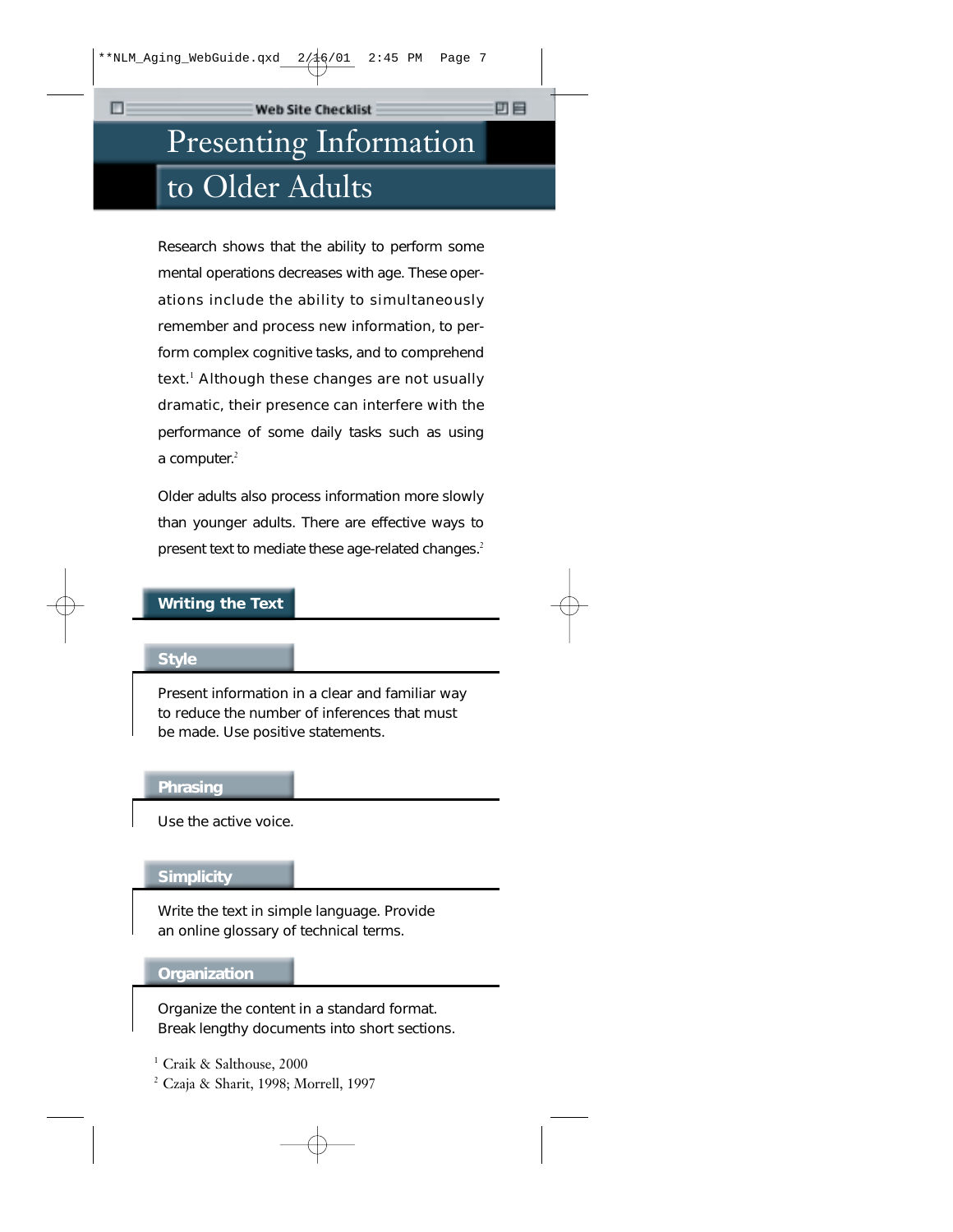# Incorporating Other Media

 $\Box$ 

#### **Illustrations and Photographs**

Use text-relevant images only.

### **Animation, Video and Audio**

Use short segments to reduce download time on older computers.

# **Text Alternatives**

Provide text alternatives such as open-captioning or access to a static version of the text for all animation, video, and audio.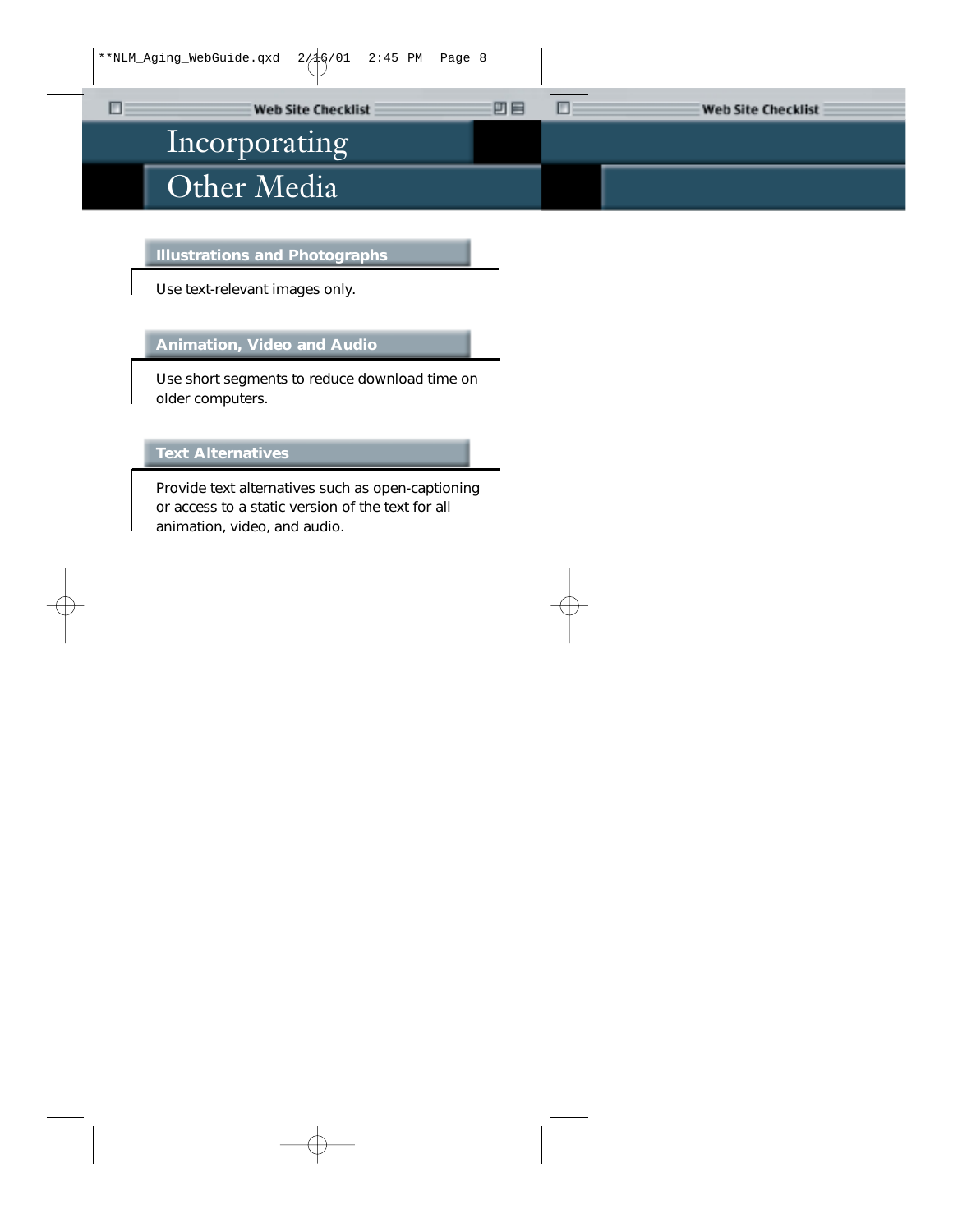四目

# Increasing the Ease

# of Navigation

Also consider these navigational features when designing a web site for older adults.<sup>1</sup>

### **Navigation**

т

The organization of the web site should be simple and straightforward. Use explicit step-by-step navigation procedures whenever possible to ensure that people understand what follows next. Carefully label links.

#### **The Mouse**

Use single mouse clicks to access information.

### **Consistent Layout**

Use a standard page design and the same symbols and icons throughout. Use the same set of navigation buttons in the same place on each page to move from one web page or section of the web site to another. Label each page in the same location with the name of the web site.

# **Style and Size of Icons and Buttons**

Incorporate text with the icon if possible, and use large buttons that do not require precise mouse movements for activation.

#### **Menus**

Use pull down menus sparingly.

<sup>1</sup> Charness, Bosman, Kelley, & Mottram, in press; Rogers & Fisk, 2000; Mead, Batsakes, Fisk, & Mykityshyn, 1999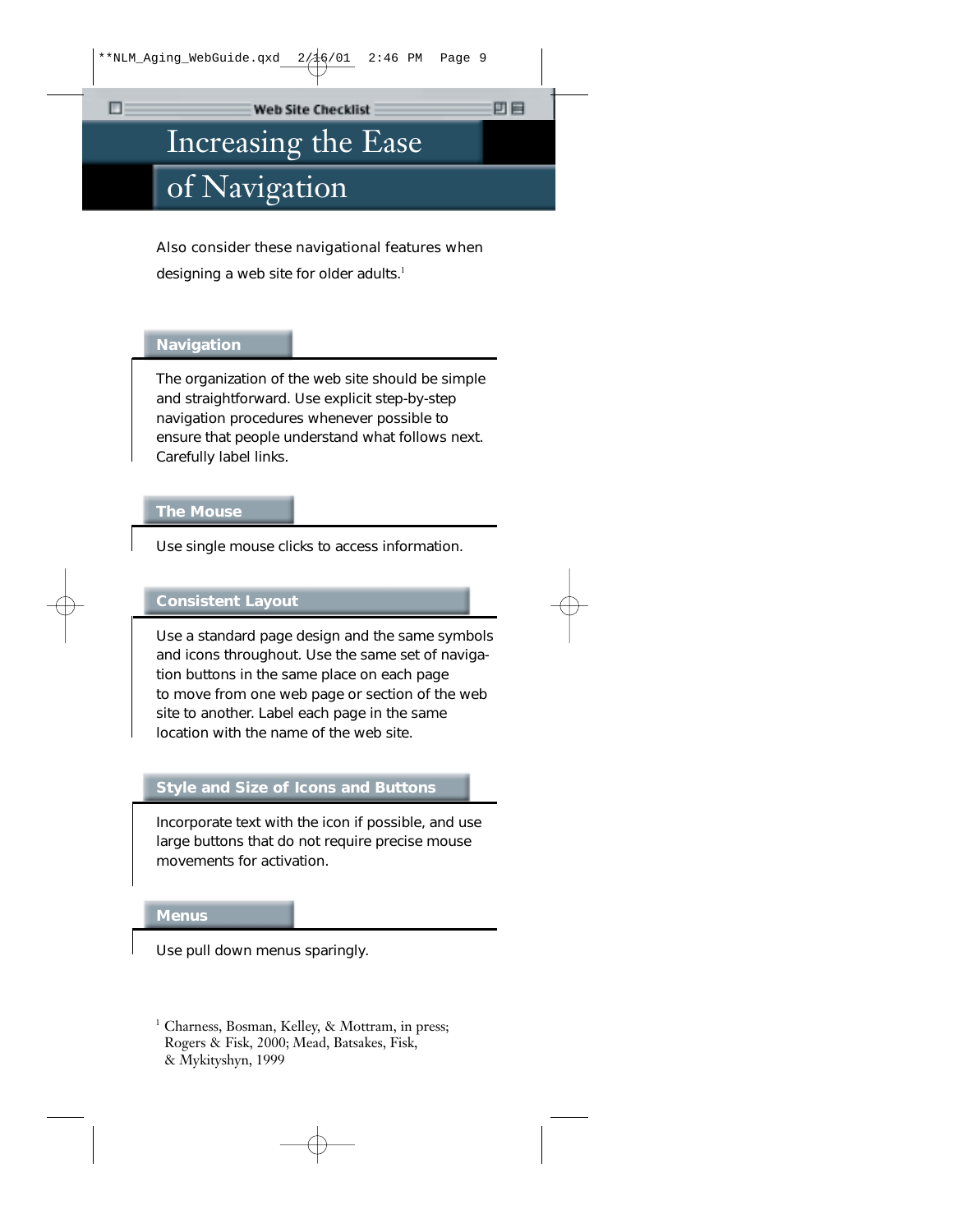#### **Scrolling**

Avoid automatically scrolling text. If manual scrolling is required, incorporate specific scrolling icons on each page.

## **Backward / Forward Navigation**

Incorporate buttons such as "Previous Page" and "Next Page" to allow the reader to review or move forward.

#### **Site Maps**

Provide a site map to show how the site is organized.

### **Hyperlinks**

Use icons with text as hyperlinks.

# **Help and Information**

Include a tutorial on the web site to teach visitors how to use the site. Offer a telephone number for those who would prefer to talk to a person.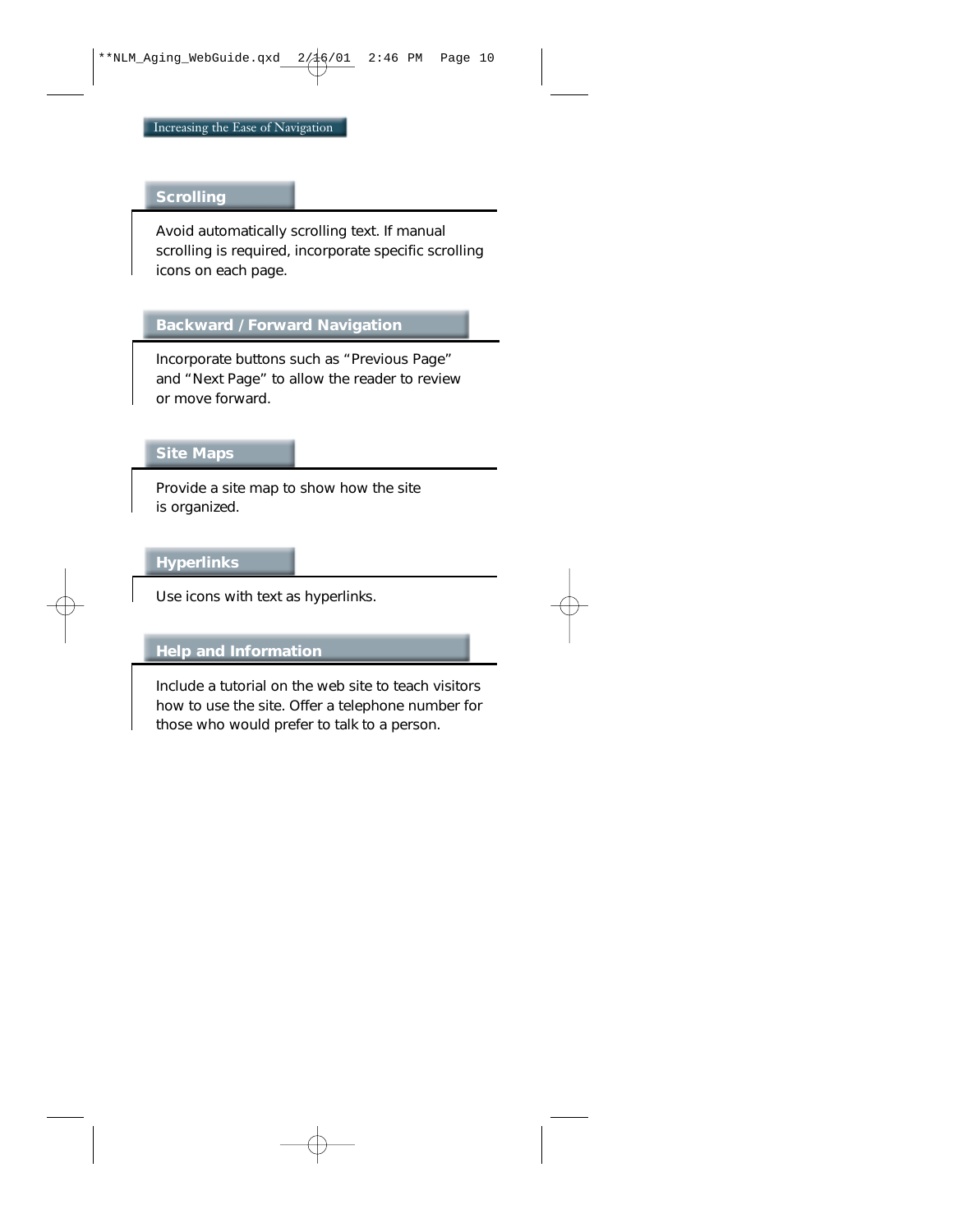凹目

# A Final Check of the Web Site

四

Solicit unbiased comments from older adults through focus groups, usability testing or other means, to evaluate the accessibility and friendliness of the web site.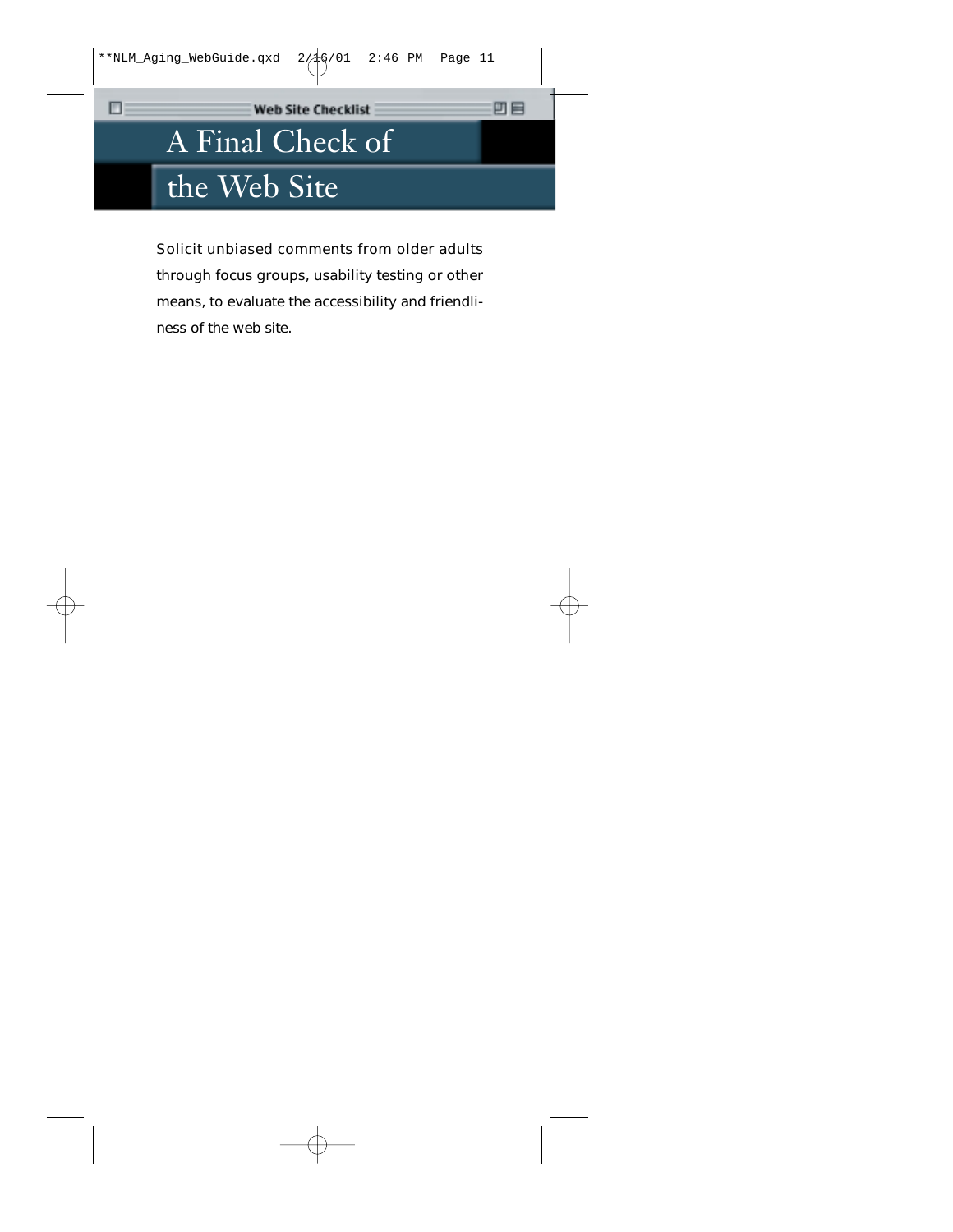# References and Further Reading

#### **References**

- Charness, N., Bosman, E. A., Kelley, C. L., & Mottram, M. (1996). Cognitive theory and word processing: When prediction fails. In W. A. Rogers, A. D. Fisk, & N. Walker (Eds.). *Aging and Skilled Performance: Advances in Theory and Application* (pp. 221 - 239). Mahwah, NJ: Lawrence Erlbaum Associates.
- Craik, F. I. M., & Salthouse, T. A. (2000). *The Handbook of Aging and Cognition.* Mahwah, NJ: Lawrence Erlbaum Associates.
- Czaja, S. J., & Sharit, J. (1998). Ability-performance relationships as a function of age and task experience for a data entry task. *Journal of Experimental Psychology: Applied, 4,* 332 - 351.
- Echt, K. V. (in press). Designing web-based health information for older adults: Visual considerations and design directives. In R. W. Morrell, (Ed.). *Older Adults, Health Information, and the World Wide Web.* Mahwah, NJ: Lawrence Erlbaum Associates.
- Hartley, J. (1999). What does it say? Text design, medical information, and older readers. In Park, D.C., Morrell, R.W., & Shifren, K. (Eds.). *Processing of Medical Information in Aging Patients,* (pp. 233 – 248). Mahwah, NJ: Lawrence Erlbaum Associates.
- Holt, B. J. (2000). Creating Senior-Friendly Web Sites. *Center for Medicare Education, 1,* 1 - 8.
- Mead, S. E., Batsakes, P., Fisk, A. D., & Mykityshyn, A. (1999). Application of cognitive theory to training and design solutions for age-related computer use. *International Journal of Behavioral Development, 23,* 553 - 573.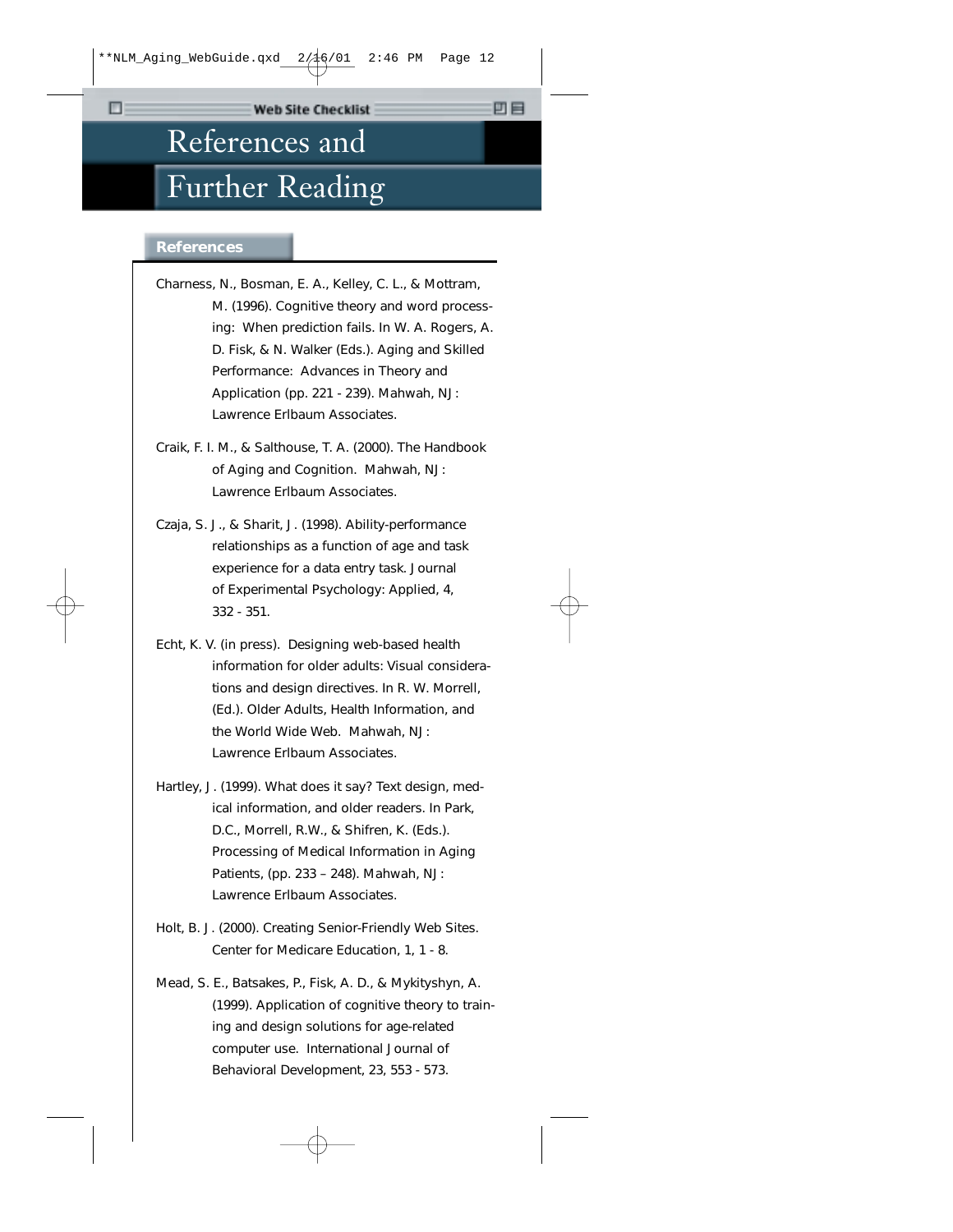- Morrell, R. W. (1997). The application of cognitive theory in aging research. *Cognitive Technology, 2,* 44 - 47.
- Morrell, R. W., Mayhorn, C. B., & Bennett, J. (2000). A survey of World Wide Web use in middle-aged and older adults. *Human Factors,* 42, 175 -182.
- Rogers, W. A., & Fisk, A. D. (2000). Human factors, applied cognition, and aging. In Craik F.I.M. and Salthouse T. A. (Eds.), *The Handbook of Aging and Cognition* (second edition, pp. 559 - 591). Mahwah, NJ: Lawrence Erlbaum Associates.
- U.S. Department of Commerce. (1999). *Americans in the Information Age - Falling Through the Net.* www.ntia.doc.gov/ntiahome/digitaldivide/

#### **For Further Reading**

- Charness, N., Kelley, C. L., Bosman, E. A., & Mottram, M. (in press). Word processing training and retraining: Effects of adult age, experience, and interface. *Psychology and Aging.*
- Czaja, S. J., & Sharit, J. (1998). Age differences in attitudes toward computers. *Journal of Gerontology: Psychological Sciences, 53B,* 329 - 340.
- Echt, K. W., Morrell, R. W., & Park, D. C. (1998). The effects of age and training formats on basic computer skill acquisition in older adults. *Educational Gerontology, 24,* 3 - 25.
- Ellis, D. E., & Kurnaiwan, S. H. (2000). Increasing the usability of online information for older users: A case study in participatory design. *International Journal of Human Computer Interaction, 12,* 263 - 276.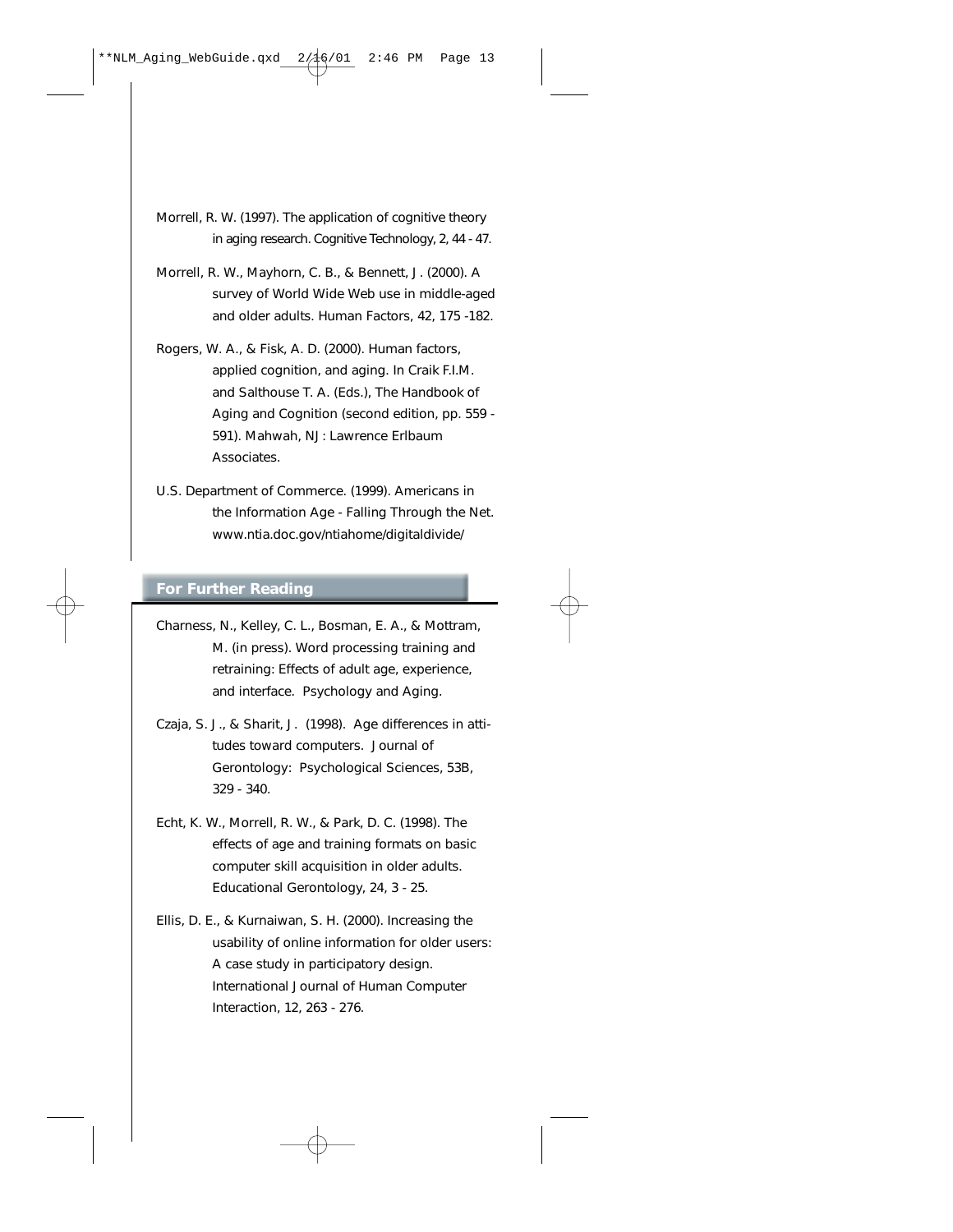- Holt, B. J., & Morrell, R. W. (in press). Guidelines for web site design for older adults: The ultimate influence of cognitive factors. In Morrell, R. W., (Ed.). *Older Adults, Health Information, and the World Wide Web.* Mahwah, NJ: Lawrence Erlbaum Associates.
- Kelley, C. L., Morrell, R. W., Park, D. C., & Mayhorn, C. B. (1999). Predictors of electronic bulletin board system use in older adults. *Educational Gerontology, 25,* 19 - 35.
- Morrell, R. W., Mayhorn, C. B., & Bennett, J. (in press). Older Adults Online in the Internet Century. In Morrell, R. W., (Ed.). *Older Adults, Health Information, and the World Wide Web.* Mahwah, NJ: Lawrence Erlbaum Associates.
- Morrow, D. G., & Leirer, V. O. (1999). Designing medication instructions for older adults. In Park, D. C., Morrell, R. W., & Shifren, K. (Eds.). *Processing of Medical Information in Aging Patients,* (pp. 249 - 266). Mahwah, NJ: Lawrence Erlbaum Associates.
- Rousseau, G. K., Jamieson, B. A., Rogers, W. A., Mead, S. E., & Sit, R. A. (1998). Assessing the usabilty of online library systems. *Behaviour and Information Technology, 17,* 274 - 281.
- Seniornet. (1998). *Research on Seniors' Computer and Internet Usage: Report of a National Survey.* www.seniornet.org/research/